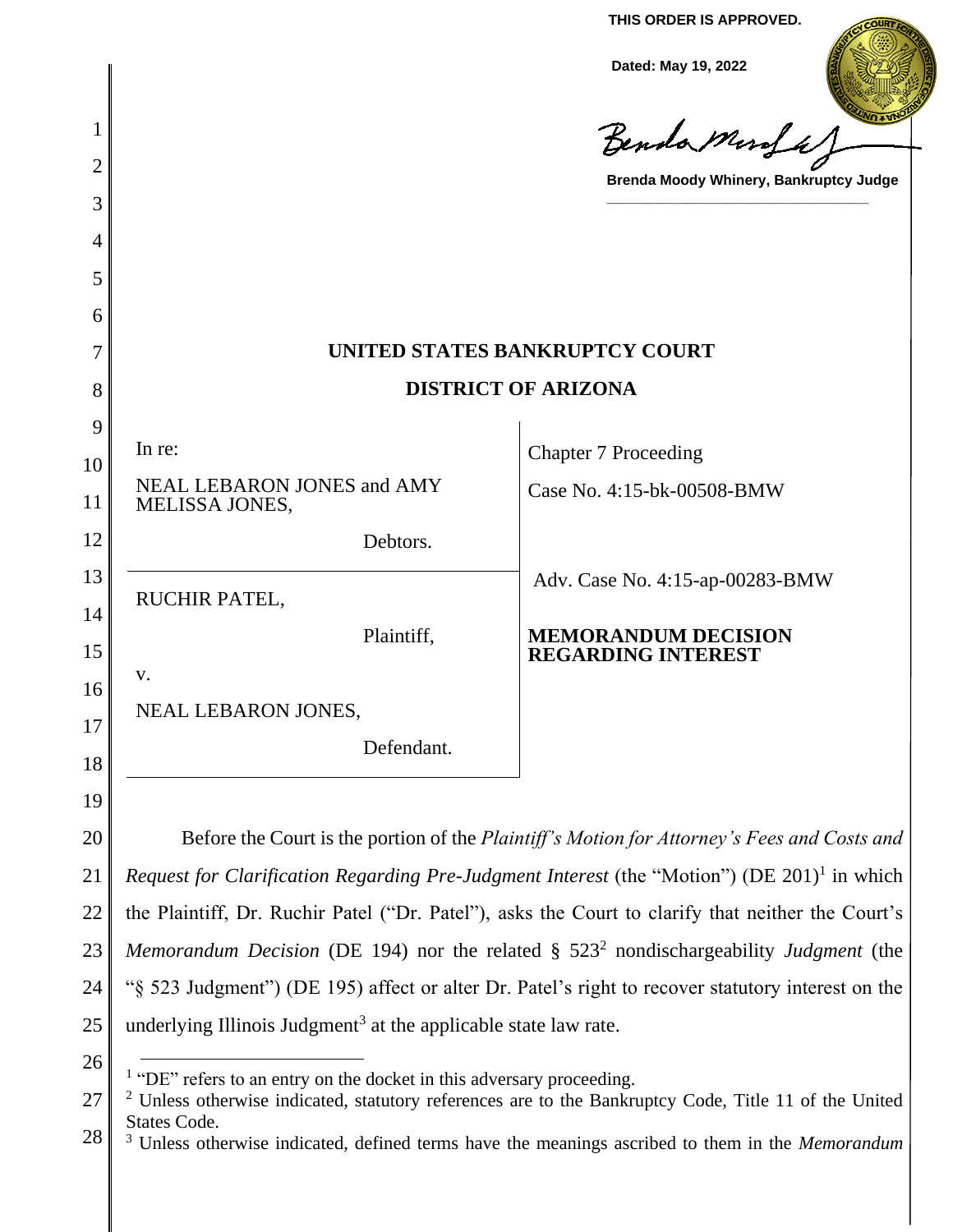2 3 The Court held a hearing on the Motion on March 9, 2022, at which time the Court ordered additional briefing by the parties. The supplemental briefing<sup>4</sup> was completed on April 13, 2022, at which time the Court took this matter under advisement.

4 5 Based on the pleadings, arguments of counsel, and entire record before the Court, the Court now issues its ruling.

## 6 **I. Jurisdiction**

7 8 9 10 11 12 13 14 15 Of jurisdictional significance, the § 523 Judgment is on appeal. However, the Court finds, and the parties agree, that Dr. Patel's request for relief should be read as a request to alter or amend the § 523 Judgment brought pursuant to Federal Rule of Bankruptcy Procedure 9023 and/or a request that the Court amend or make additional findings pursuant to Federal Rule of Bankruptcy Procedure 7052. (DE 247 at  $\P$  21). As such, the Court retains jurisdiction to rule on the request for relief given that the request was timely made. *In re Rains*, 428 F.3d 893, 904 (9th Cir. 2005) ("A bankruptcy court retains jurisdiction to consider a timely motion under Fed. R. Bankr. P. 9023 to alter or amend the judgment, even when the motion is filed subsequent to the notice of appeal."); *see also* Fed. R. Bankr. P. 8002(b).

16

1

## **II. Facts and Procedural Background**

17 18 19 20 21 22 23 The Illinois Judgment confirmed the Arbitration Award, which found Dr. Jones, who is the Defendant in this proceeding, and his entity, SVO, jointly and severally liable to Dr. Patel under the Illinois Wage Payment Act. In addition to awarding damages for unpaid wages, the Arbitration Award granted Dr. Patel interest pursuant to 815 ILCS 205/2, for the period of June 15, 2013 through May 15, 2014, which period of time pre-dates entry of the Illinois Judgment. (TE 8).<sup>5</sup> Neither the Arbitration Award nor the Illinois Judgment addresses interest for any other time period.

24

25 Pursuant to the § 523 Judgment, "the debt evidenced by the Illinois Judgment . . . in favor of Plaintiff Ruchir Patel and against Defendant Neal LeBaron Jones is nondischargeable pursuant

<sup>26</sup>

*Decision* (DE 194).

<sup>27</sup> 28 <sup>4</sup> Specifically, the *Plaintiff's Additional Briefing Regarding the Interest Issue* (DE 255), the *Defendant's Opposition Brief Re: Community Property Liability and Judgment Interest* (DE 256), and the *Plaintiff's Reply Briefing Regarding the Interest Issue* (DE 258).

<sup>&</sup>lt;sup>5</sup> "TE" is used to refer to exhibits admitted into evidence during the trial on the Amended Complaint.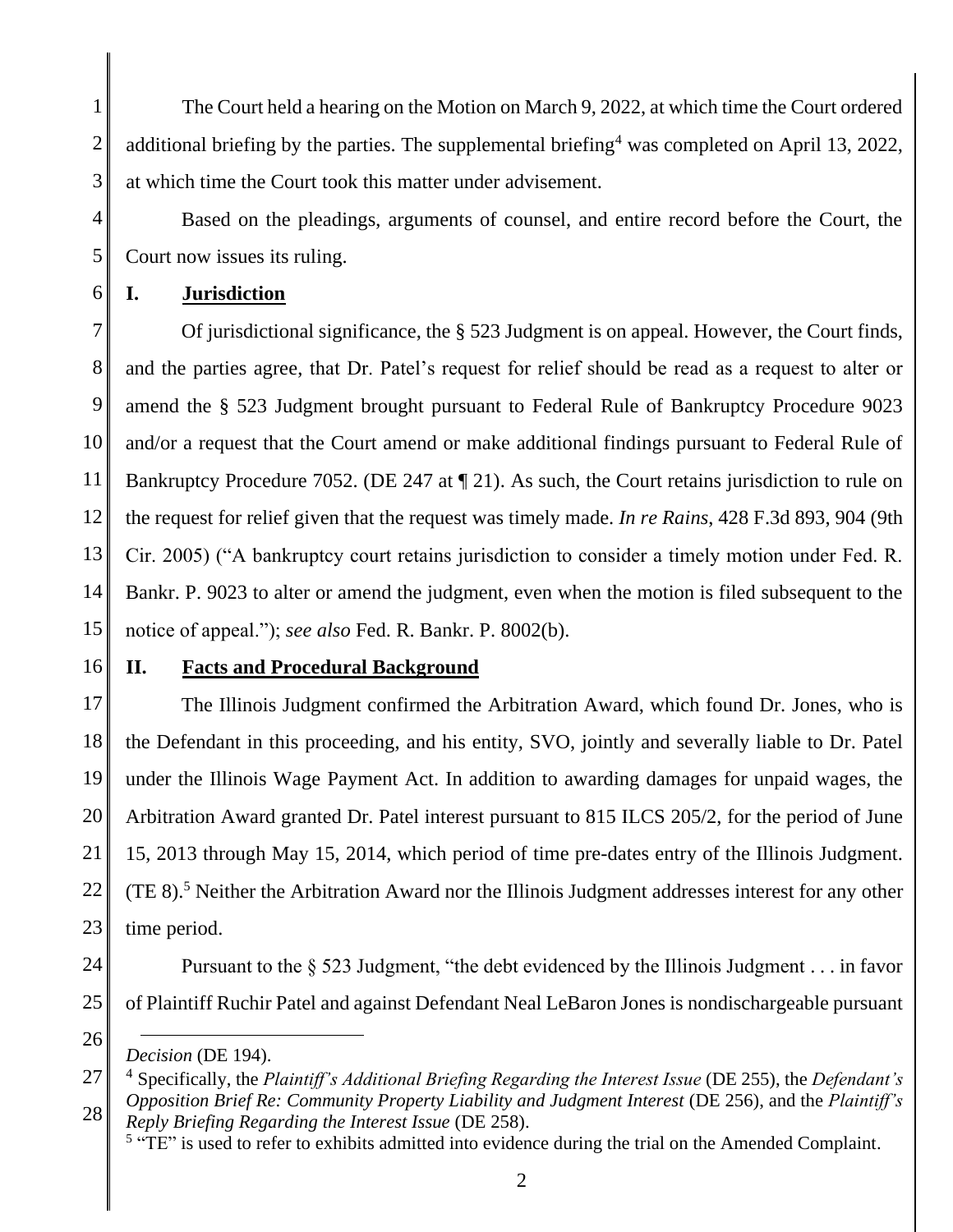1 2 3 4 to 11 U.S.C. § 523(a)(6)." (DE 195 at 2). The debt evidenced by the Illinois Judgment includes the interest awarded therein. The § 523 Judgment further provides "that interest shall accrue on [the § 523] Judgment at the rate specified in 28 U.S.C. § 1961 from entry of [the § 523] Judgment, until paid" (the "Post-Judgment Interest Provision") (DE 195 at 2).

5 6 7 8 9 10 Dr. Patel asserts that statutory interest prescribed by Illinois law has been accruing and will continue to accrue until the Illinois Judgment is satisfied, and that 28 U.S.C. § 1961 does not apply because the § 523 Judgment is not a money judgment. Accordingly, Dr. Patel argues that the Post-Judgment Interest Provision should be: (1) amended to provide that not only is the debt nondischargeable, but that any Illinois statutory interest is also nondischargeable; and/or (2) stricken and/or modified to pertain only to statutory interest under applicable Illinois law.

11 12 13 14 Dr. Jones, on the other hand, argues that the federal judgment interest rate applies to the § 523 Judgment, and that no amendment to the § 523 Judgment is warranted, because Dr. Patel filed a claim in the administrative bankruptcy case, asked this Court for a nondischargeability judgment, and has obtained a federal money judgment enforceable pursuant to state law.

15 **III. Legal Analysis**

16 17 Section 28 U.S.C. § 1961 prescribes the interest rate applicable to "any money judgment in a civil case recovered in a district court." 28 U.S.C. § 1961(a).

18 19 20 21 22 23 24 25 26 27 28 Dr. Jones relies on *In re Cardelucci*, 285 F.3d 1231 (9th Cir. 2002) to support his position that the federal judgment interest rate prescribed by 28 U.S.C. § 1961 applies post-entry of the § 523 Judgment, and that no amendment to the § 523 Judgment is warranted. However, although *Cardelucci* contains a general statement that "post-judgment interest is procedural in nature and thereby dictated by federal law[,]" the issue in *Cardelucci* involved the interpretation of the phrase "interest at the legal rate" in § 726(a)(5). 285 F.3d at 1234. *Cardelucci* engages in no discussion of the interest rate applicable to § 523 judgments, and the statutory language interpreted by the *Cardelucci* Court is not at issue in this case. Further, the policy considerations underlying the *Cardelucci* decision are not implicated in this adversary proceeding given that the § 523 Judgment has no impact on other creditors of the estate or the distribution to such creditors. *See* 285 F.3d at 1234-35.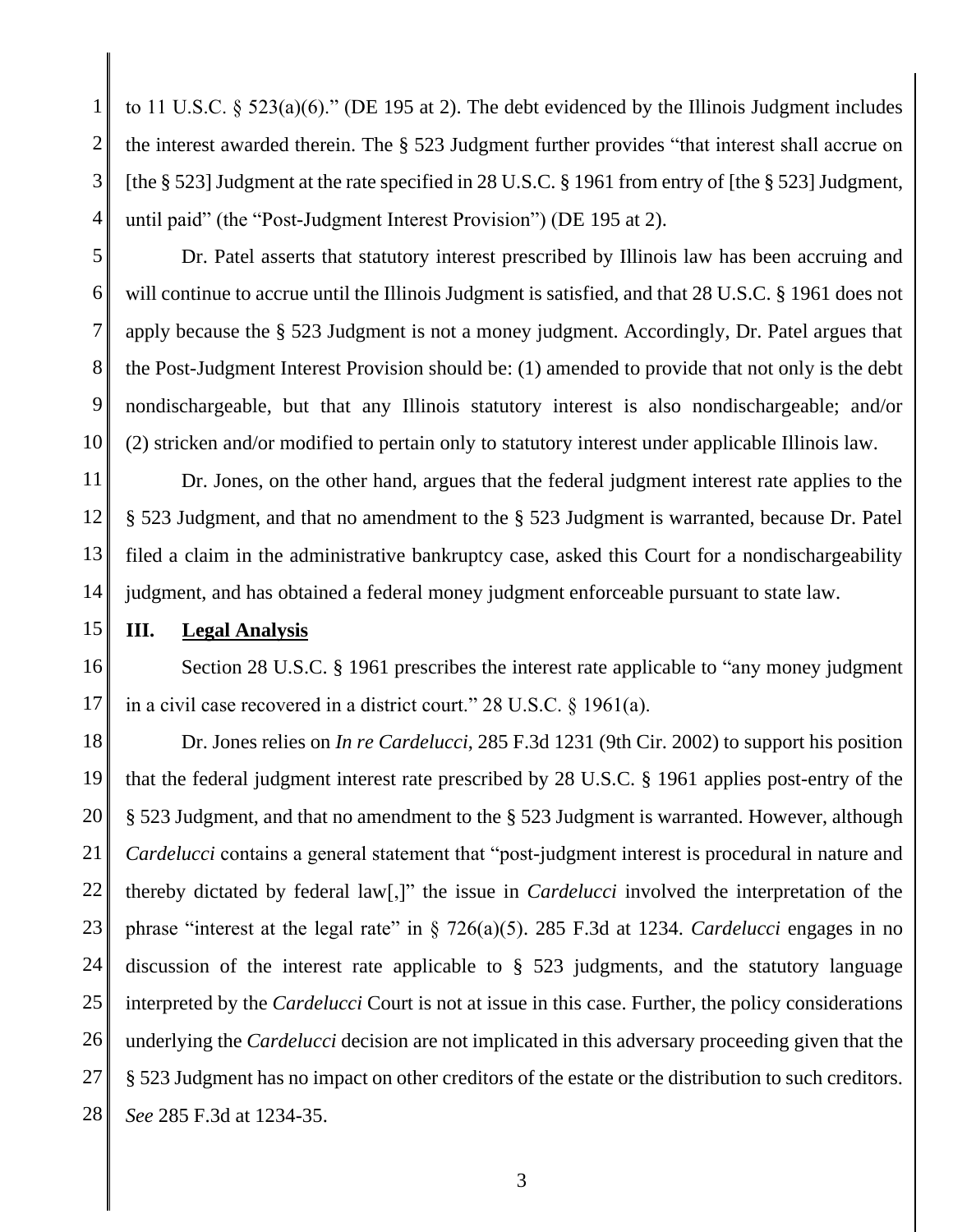1 2 3 4 5 6 7 8 9 10 11 12 13 14 Unlike *Cardelucci, In re Hamilton*, 584 B.R. 310 (B.A.P. 9th Cir. 2018), *aff'd,* 785 F. App'x (9th Cir. 2019) is directly on point. In *Hamilton*, as in this case, creditors had a pre-petition state court judgment against the debtors, which judgment the bankruptcy court determined was nondischargeable pursuant to  $\S$  523(a)(6). 584 B.R. at 314. Following the entry of the nondischargeability judgment, the creditors asked the court for a determination that postjudgment interest accrued at the applicable state law rate from the date of the entry of the state court judgment, and that such post-judgment interest was nondischargeable. *Id.* at 317. The bankruptcy court disallowed interest for the period of time during which the nondischargeability proceeding was pending and awarded post-judgment interest at the federal rate for the period of time following the entry of the nondischargeability judgment. *Id.* at 322. On appeal, the Ninth Circuit concluded that interest on a nondischargeable state court judgment continues to accrue at the state's judgment interest rate following the entry of the state court judgment, and that this accrual of interest at the applicable state law rate is not impacted by a determination that the debt evidenced by the judgment is nondischargeable. *See In re Hamilton*, 785 Fed. App'x at 439.

15 16 17 18 19 As the Ninth Circuit B.A.P. and Ninth Circuit explain in their respective *Hamilton*  decisions, § 523 only allows a bankruptcy court to determine whether a debt is dischargeable. 584 B.R. at 323; 785 Fed. App'x at 439. Section 523 does not permit a bankruptcy court to modify the amount of the debt or adjust the applicable rate of interest. 584 B.R. at 323; 785 Fed. App'x at 439.

20 21 22 23 24 25 26 27 28 In this case, as in *Hamilton*, the § 523 Judgment merely establishes that the underlying debt is nondischargeable. The § 523 Judgment does not establish the amount of the debt or constitute a new money judgment under federal law sufficient to trigger 28 U.S.C. § 1961. *See*  584 B.R. at 323-24. Thus, Dr. Patel is entitled to statutory interest at the applicable state law rate from entry of the Illinois Judgment, and Dr. Patel's entitlement to such interest is unaffected by the entry of this Court's § 523 Judgment. Any statutory interest on the Illinois Judgment to which Dr. Patel is entitled is likewise nondischargeable. *See In re Niles*, 106 F.3d 1456, 1463 (9th Cir. 1997) (recognizing that the liability for pre-judgment interest on nondischargeable debt is also nondischargeable); *In re Foross*, 242 B.R. 692, 694 (B.A.P. 9th Cir. 1999) (recognizing that

4